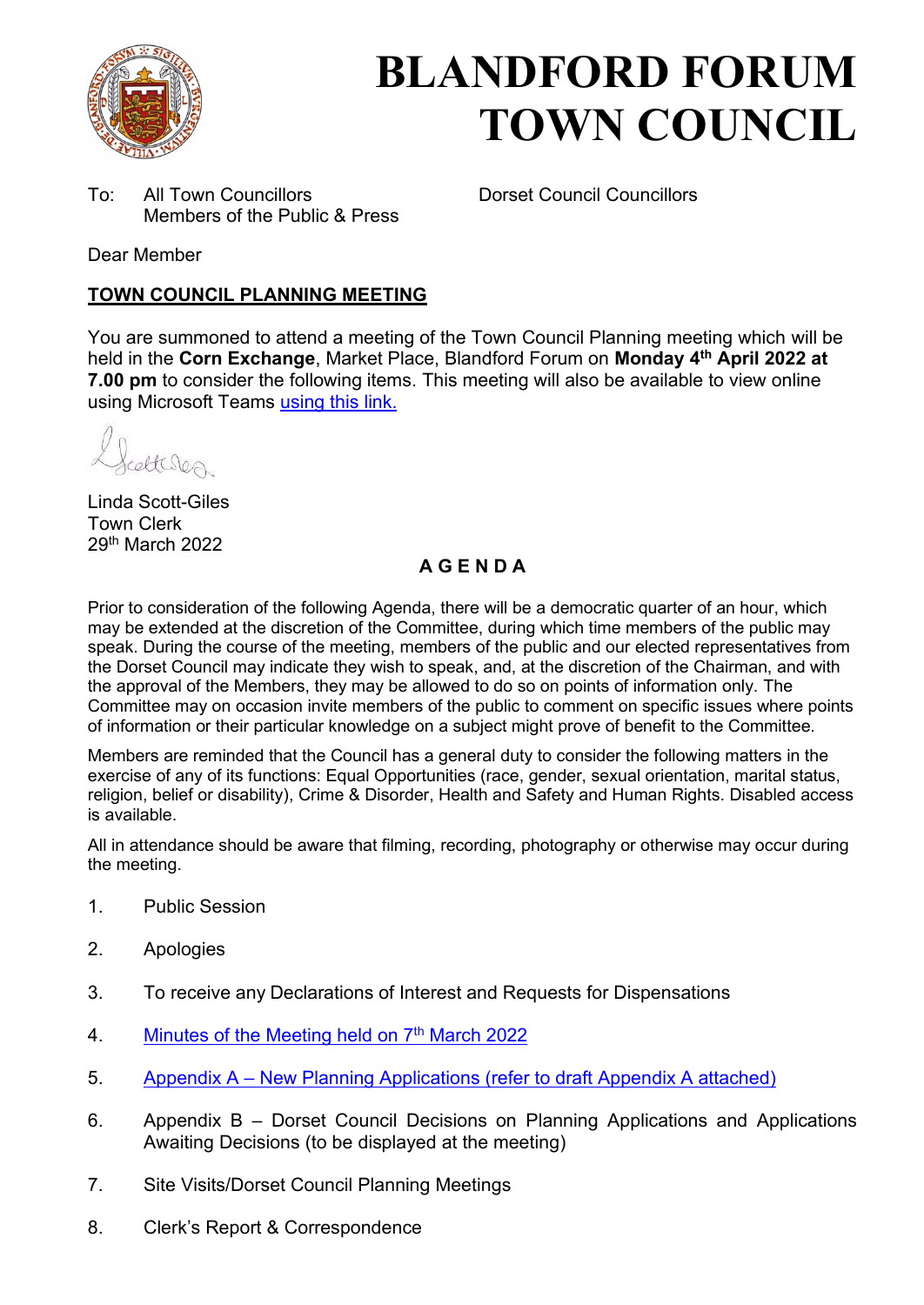9. To receive and agree the Working Group response to the draft recommendations for the Community Governance review set out by the Dorset Council

#### **DATES OF FUTURE MEETINGS**

3rd May

25<sup>th</sup> April **Town Assembly** Town Council Meeting (followed by Trust Meeting) Statutory Annual Meeting of the Town Council

**Minutes of the Town Council and Committee meetings are available from Blandford Library, the Town Clerk's Office and at [www.blandfordforum-tc.gov.uk.](http://www.blandfordforum-tc.gov.uk/)** 

**Twinned with Preetz, Germany Twinned with Mortain, France** 



**Town Clerk's Office Church Lane, Blandford Forum Dorset DT11 7AD**





**Tel: 01258 454500 • Fax: 01258 454432 Email: admin@blandfordforum-tc.gov.uk www.blandfordforum-tc.gov.uk**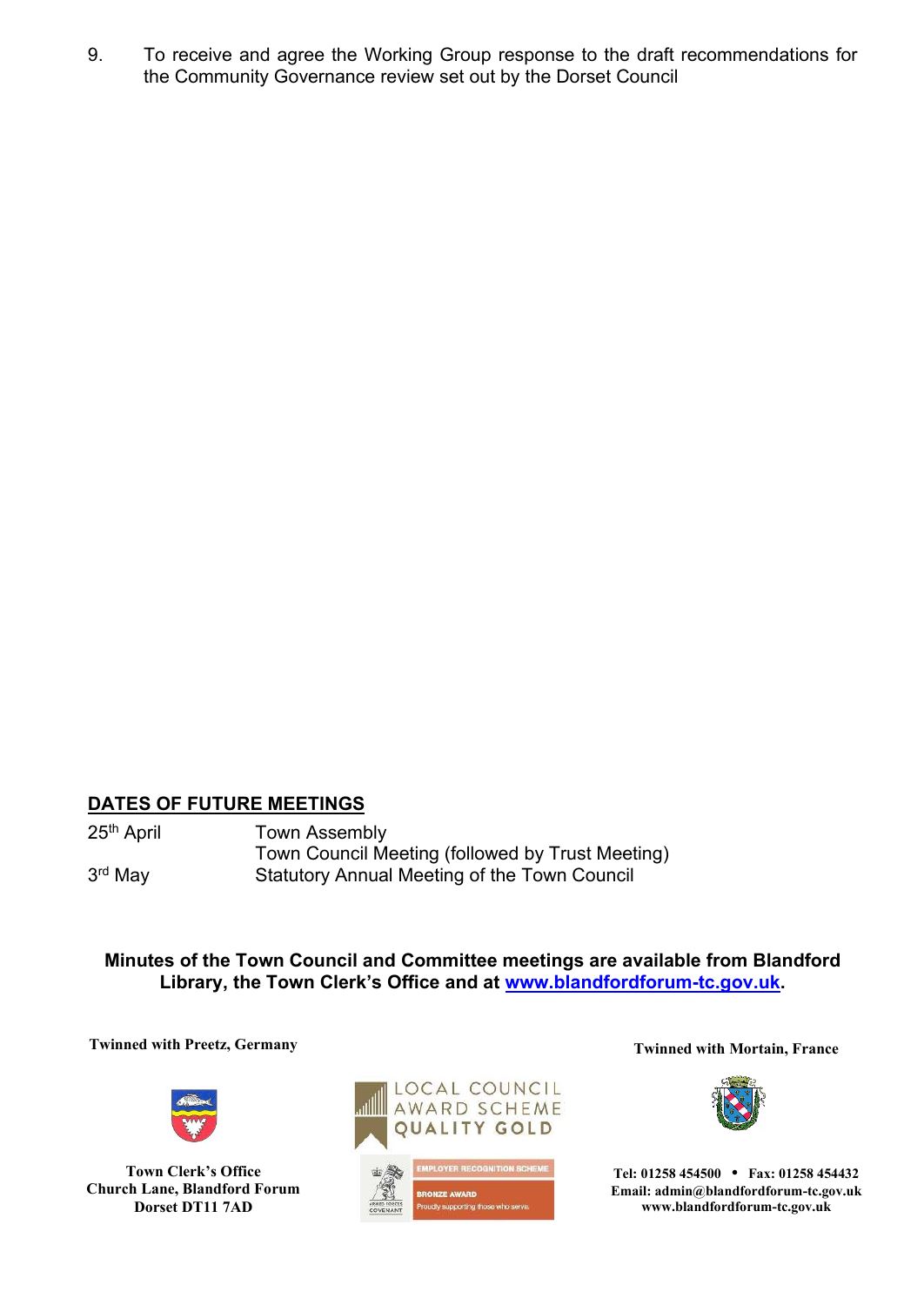# **PLANNING APPENDIX A – NEW PLANNING APPLICATIONS Planning Meeting on Monday 4th April 2022**

<span id="page-2-0"></span>

|                | <b>Application &amp; Date</b>                                                  | <b>Application Details</b>                                                                                                                                                    | Comments/<br>Blandford + Neighbourhood Plan<br>2011-2033                                                                                                                                                                                                                                                                                           |
|----------------|--------------------------------------------------------------------------------|-------------------------------------------------------------------------------------------------------------------------------------------------------------------------------|----------------------------------------------------------------------------------------------------------------------------------------------------------------------------------------------------------------------------------------------------------------------------------------------------------------------------------------------------|
|                | P/FUL/2022/01196<br><b>Bryanston Design</b><br>1 <sup>st</sup> March 2022      | <b>Beres Yard, Blandford Town Museum Market Place</b><br>Installation of solar panels to roof                                                                                 | B8 - Town Centre<br>B11 - Managing Design in the<br><b>Conservation Area</b>                                                                                                                                                                                                                                                                       |
| $\overline{2}$ | P/LBC/2022/01197<br><b>Bryanston Design</b><br>1 <sup>st</sup> March 2022      | Beres Yard, Blandford Town Museum Market Place<br>External alterations to facilitate the installation of solar panels to roof                                                 | B8 - Town Centre<br>B11 - Managing Design in the<br><b>Conservation Area</b>                                                                                                                                                                                                                                                                       |
| 3              | P/FUL/2022/01168<br><b>Bjorn Construction Ltd</b><br>3rd March 2022            | <b>Sapling Cottage East Street</b><br>Remove all loose sections of the wall & rebuild                                                                                         | B8 - Town Centre<br>B11 - Managing Design in the<br><b>Conservation Area</b><br>The application is the concurrent<br>planning application to run alongside<br>the LBC application already received.<br>It was submitted when it was realised<br>that planning permission is also<br>needed for the proposal as well as<br>listed building consent. |
| 4              | P/HOU/2021/05450<br>Mr & Mrs Rutter<br>3rd March 2022                          | <b>12 Edward Street</b><br>Replace roof to existing rear extension (amended plans showing pitched<br>roof)                                                                    | B11 - Managing Design in the<br><b>Conservation Area</b>                                                                                                                                                                                                                                                                                           |
| 5              | P/LBC/2022/01063<br><b>JKL</b> (Enterprises) Ltd<br>8 <sup>th</sup> March 2022 | <b>Barnack Chambers 9-9A West Street</b><br>Internal alterations to facilitate conversion of the first and second floors<br>to a house in multiple occupation.                | B8 - Town Centre<br>B8 - Primary Shopping Area<br>B11 - Managing Design in the<br><b>Conservation Area</b>                                                                                                                                                                                                                                         |
| 6              | P/FUL/2022/01062<br><b>JKL</b> (Enterprises) Ltd<br>8 <sup>th</sup> March 2022 | <b>Barnack Chambers 9-9A West Street</b><br>Change of use of the first and second floors from offices (use class $E(g)$ )<br>to a house in multiple occupation (use class C4) | B8 - Town Centre<br>B8 - Primary Shopping Area<br>B11 - Managing Design in the<br><b>Conservation Area</b>                                                                                                                                                                                                                                         |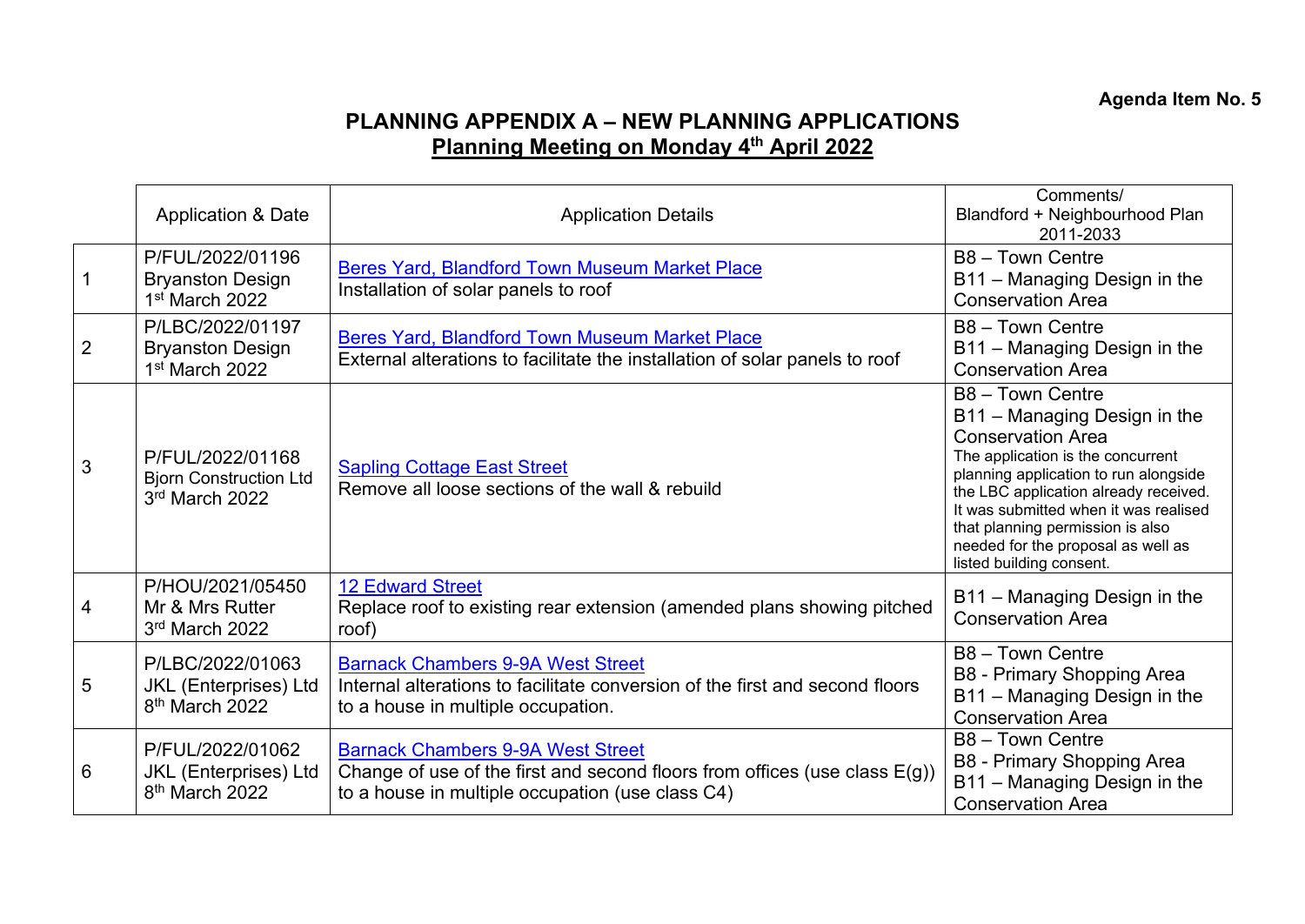|                 | Application & Date                                                             | <b>Application Details</b>                                                                                                         | Comments/<br>Blandford + Neighbourhood Plan<br>2011-2033                                                   |
|-----------------|--------------------------------------------------------------------------------|------------------------------------------------------------------------------------------------------------------------------------|------------------------------------------------------------------------------------------------------------|
| $\overline{7}$  | P/HOU/2022/01486<br><b>Mr David Parsons</b><br>10th March 2022                 | <b>Fusion House Peel Close</b><br>Erect single storey side extension, erect double garage to front of<br>property                  |                                                                                                            |
| 8               | P/FUL/2022/01481<br><b>Pines Property</b><br>Dorset LTD<br>14th March 2022     | <b>Oakwood Taxis The Pines Shaftesbury Lane</b><br>Erection of 9no. business units (demolition of existing redundant<br>buildings) | <b>B3 - Employment</b>                                                                                     |
| 9               | P/HOU/2022/01615<br>Mr & Mrs J Williams<br>14th March 2022                     | <b>St Leonards Farmhouse Wimborne</b><br>Erect lean-to extension (demolish existing conservatory)                                  | B11 - Managing Design in the<br><b>Conservation Area</b>                                                   |
| 10 <sup>°</sup> | P/LBC/2022/01616<br>Mr & Mrs J Williams<br>14th March 2022                     | <b>St Leonards Farmhouse Wimborne Road</b><br>Erect lean-to extension (demolish existing conservatory)                             | B11 - Managing Design in the<br><b>Conservation Area</b>                                                   |
| 11              | P/FUL/2022/01565<br><b>Travis Perkins PLC</b><br>14th March 2022               | Unit 1 Blandford Heights Industrial Estate<br><b>Erect fencing</b>                                                                 | B3 - Employment                                                                                            |
| 12              | P/HOU/2022/01720<br><b>Millbrook Healthcare</b><br>16 <sup>th</sup> March 2022 | 4 Hunt Road<br>Erect single side storey, flat roof extension to accommodate additional<br>bedroom and ground floor W/C.            |                                                                                                            |
| 13              | P/FUL/2022/01706<br><b>Woodlands Dairy</b><br>21 <sup>st</sup> March 2022      | <b>Unit 4a Sunrise Business Park</b><br>Change of use of bath showroom (Class E(a) to cheese manufacturing<br>(class B2)           | $B3 - Employment$                                                                                          |
| 14              | P/HOU/2022/01690<br>Mr S Brady<br>21 <sup>st</sup> March 2022                  | 1 Hawkers Close<br>Planning resubmission of approved scheme (2007). Erect 1st floor side<br>extension                              |                                                                                                            |
| 15              | P/LBC/2022/01001<br>Mr J Nuttgens<br>24th March 2022                           | <b>Artisan House 22-24 East Street</b><br>Install a new door, Kitchen unit, drain & water pipes through stud wall                  | B8 - Town Centre<br>B8 - Primary Shopping Area<br>B11 - Managing Design in the<br><b>Conservation Area</b> |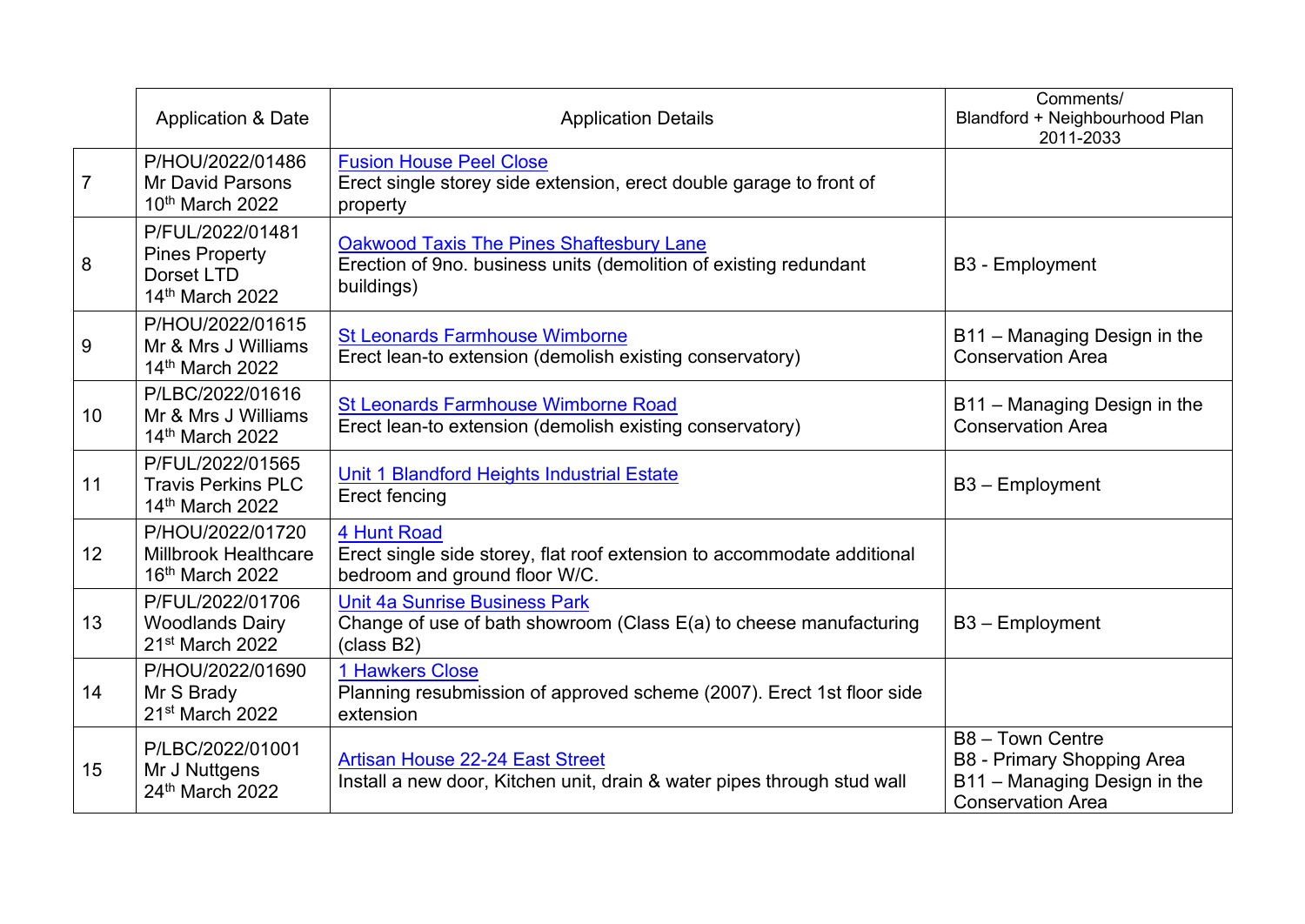|    |    | <b>Application &amp; Date</b>                                                                                                                                                                                                                                                  | <b>Application Details</b>                                                                                                             | Comments/<br>Blandford + Neighbourhood Plan<br>2011-2033 |
|----|----|--------------------------------------------------------------------------------------------------------------------------------------------------------------------------------------------------------------------------------------------------------------------------------|----------------------------------------------------------------------------------------------------------------------------------------|----------------------------------------------------------|
|    | 16 | <b>Wilchurch Wimborne Road</b><br>P/OUT/2022/01903<br>Demolish existing garage, sever plot & develop land by the erection of 3<br><b>CR Aquisitions Ltd</b><br>No. dwellings. (Outline application to determine access, appearance,<br>$25th$ March 2022<br>layout and scale). |                                                                                                                                        |                                                          |
| 17 |    | P/FUL/2022/01973<br><b>Newglaze Windows</b><br><b>Ltd</b><br>28 <sup>th</sup> March 2022                                                                                                                                                                                       | Newglaze Front of Unit 1 Sunrise Business Park<br>Erect single storey side extension and re-clad existing walls<br>with steel cladding | $B3 - Employment$                                        |

Previous Applications:

| <b>Application &amp; Date</b>                                          | <b>Application Details</b>                                                                                                                                                                                                                                                | <b>Town Council</b>                                                                                                                                                                                                                    | <b>Dorset Council</b> |
|------------------------------------------------------------------------|---------------------------------------------------------------------------------------------------------------------------------------------------------------------------------------------------------------------------------------------------------------------------|----------------------------------------------------------------------------------------------------------------------------------------------------------------------------------------------------------------------------------------|-----------------------|
| 2/2018/0037/LBC<br>Dr S Andrews<br>31 <sup>st</sup> January 2018       | <b>Blandford Town Museum Beres Yard</b><br>Install storm proof glass screen,<br>remove stud partition, install 2 No.<br>internal doors and install floor<br>mounted kitchen units, carry out other<br>internal alterations in association to<br>this and submitted plans. | The Town Council has no<br>objections to the application,<br>subject to the Planning Officer<br>being satisfied that the<br>application is in line with the<br><b>Blandford+ Neighbourhood</b><br>Plan.                                | <b>Granted</b>        |
| P/HOU/2021/05450<br>Mr & Mrs Rutter<br>15 <sup>th</sup> December 2021  | 12 Edward Street<br>Replace roof to existing rear<br>extension                                                                                                                                                                                                            | The Town Council objects to the<br>application as it is not in line<br>with B+NP policy B11, and not in<br>keeping with the roof scales in<br>the Conservation Area and<br>would be an unwelcome addition<br>to the Conservation Area. | No decision           |
| 2/2018/1316/HOUSE<br>Mr J & T Williams<br>1 <sup>st</sup> October 2018 | <b>St Leonards Farmhouse Wimborne</b><br>Road<br>Landscaping to rear of property to<br>include erection of 6ft 6" close<br>boarded fence, 1 No. Summer House<br>on concrete base, trellis screening,                                                                      | The Town Council has no<br>objections to the application,<br>subject to approval and<br>compliance to the enhancement<br>to a Grade 1 listed building.                                                                                 | <b>Granted</b>        |